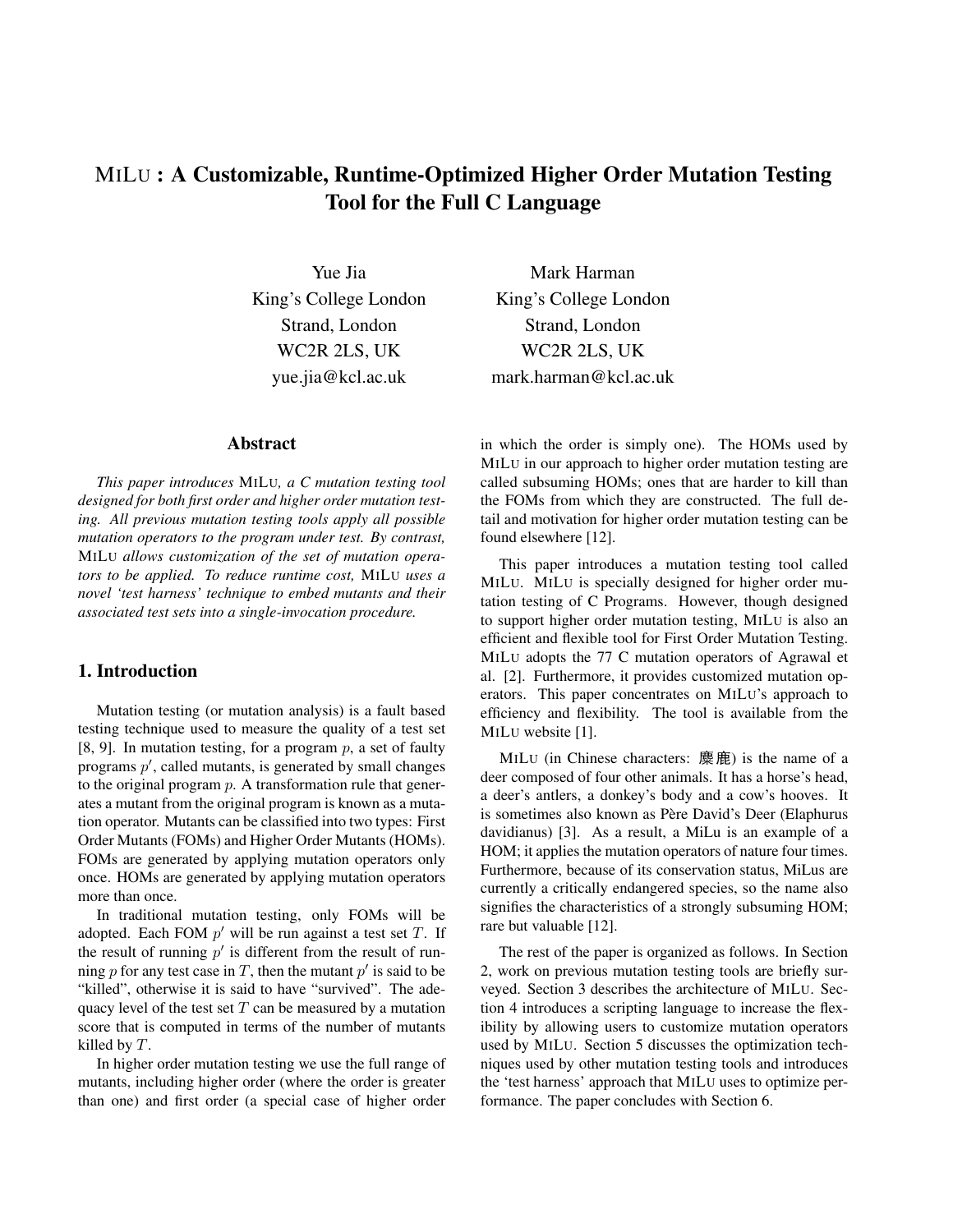# 2. Background

Since mutation testing was proposed in 1987, a number of mutation testing tools have developed in academic world. Mothra is one of the most widely known mutation testing systems for FORTRAN 77 in the early historical development of mutation testing [6]. It was the first tool that implemented mutation analysis as a complete software testing environment. Following the introduction of mutation operators for the programming language C, proposed in 1989 [2], the first mutation testing tool for ANSI C program was developed, called Proteum [7]. From 1995, as Java became more popular, many mutation tools for Java were developed. One of most widely known one is MuJava, which not only supports traditional mutation operators but also provides class-level mutation operators [15].

In recent years, a number of open source mutation tools have also been implemented for many programming languages. For example, PesTer [16] is a mutation testing tool for Python and PyUnit tests. Nester [17] is a mutation testing tool for C# code. SQLMutation [20] is a mutation testing tool for database queries.

In the industrial setting, several companies have incorporated the idea of mutation testing into their commercial products. Plextest [11] is an automated mutation testing system for C++; one that implements the original idea of mutation with a unit testing framework. Insure++ [19] from Parasoft applies the idea of equivalent mutants to detect errors in C and C++ programs. Certitude [5] from Certess has taken the idea from mutation testing to develop a functional qualification; one that provides the ability to measure the quality of a verification environment.

Although both the academic and the industrial world have embraced mutation testing and have implemented mutation testing tools, the objective of these two worlds are different. The tools from academia often implement new ideas, or adapt new techniques, but tend to be less reliable. By contrast, the industrial tools are more stable, but do not provide the flexibility needed for experimentation. MILU is an academic tool for higher order mutation testing that also aims to provide both a reliable and a flexible environment for traditional mutation testing.

## 3. MILU Architecture

MILU provides two modes for mutation testing: traditional mode and higher order mode. Traditional mode is designed to support first order mutation testing. In this mode, users are able to use either pre-defined mutation operators or their own customized mutation operators. To automate the testing process, the user also needs to specify a comparison method, distinguishing the results between the mutants and the original program. MILU will take care of rest of the work; it will generate the mutants, execute each of them with the given test set and report the mutation score and other information that may be of use to an experimenter.

By contrast, higher order mode is designed to help researchers study subsuming HOMs. In higher order mode, users can either choose a pre-defined search-based optimization algorithm [10] or specify their own algorithm and fitness function to search for subsuming HOMs. The subsuming HOMs so-found can be applied in traditional mode to substitute for FOMs. MILU provides a user friendly GUI interface for users running this two modes, and it also provides a set of APIs for researches programming their own plug-in for the generation and evaluation of the mutants.

The structure of MILU is shown in Figure 1. The top level of MILU consists of three components: a Source Code Analyzer (SCA), a Mutating System (MTS), and a Testing and Evaluation System (TES). Each of these components also provides a utility interface to allow the users extending the features.

The SCA component works as a C parser. It takes a C program as input, and parses the source into a token list first. In order to support subsequent customization of mutation operators, not only syntactic, but contextual information will be preserved. Therefore, a simple Abstract Syntax Tree (AST) is also constructed from the token list by SCA.

MTS is the core component of MILU. It takes the AST from SCA and the mutation operators that user specified as input and generates a 'mutant template'; one that contains the possible position and type of all the FOMs to the program source. In MILU, each mutant is represented as a vector of integers called the 'Mutation Id'. The 'mutant template' can be used to generate the 'Mutant Id' of all the FOMs.

In traditional mode, the FOMs generated by SCA will be passed to TES directly. However, in higher order mode, MTS will use these FOMs as initial population to generate subsuming HOMs using the search-based algorithm that user specified. These so-generated subsuming HOMs will replace some of the FOMs first, then they will be passed to TES with rest of the FOMs.

TES is mainly used to run the mutants against a test set. It takes each mutant from MTS and passes it to the GCC compiler. Instead of compiling it into a executable program, the mutant is compiled into a shared library. In order to optimize the running cost, a 'test harness' is generated by the input test set. This 'test harness' is able to run all the test cases by invoking the mutant shared library dynamically.

In traditional mode, TES will execute the test harness to generate a detailed mutation report summarizing all running information during the testing process. Additionally, in higher order mode, for each generated HOM, TES will analyze the FOMs from which each HOM is constructed, and compute the fitness according the selected fitness function. A detailed report for these HOMs will be generated.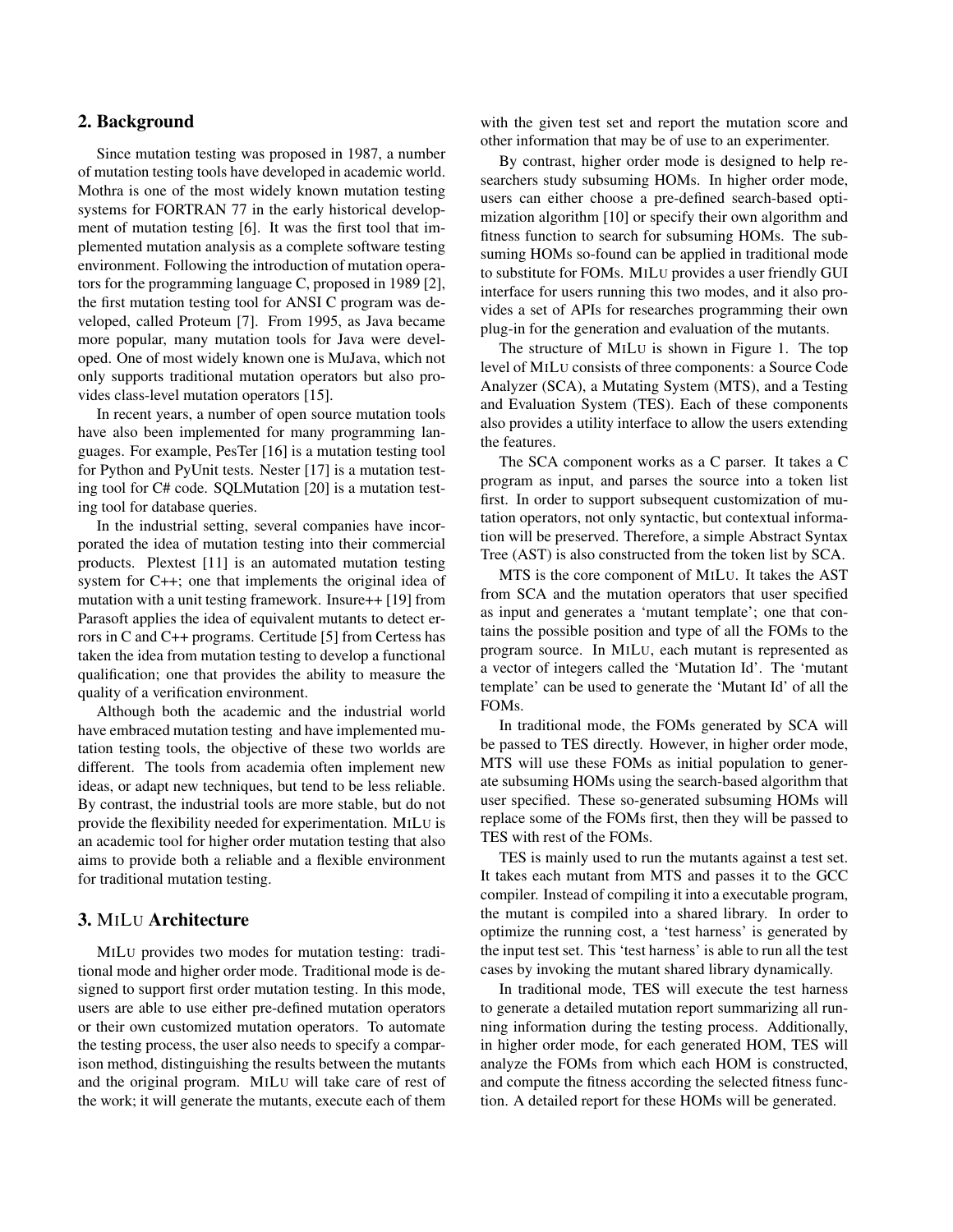

**Figure 1. The Architecture of** MILU

# 4. Flexibility

Mutation operators are a set of transformation rules used to generate mutants. According to the structure and purposes of each program and each programming language, each of them has their own set of rules that represent the faults that programmers often make. However, in order to experiment with mutation testing, it is often convenient to select only a subset of operators to apply in order to explore the effect of this set in isolation from the large body of all operators [18]. Also, in the practical application of mutation testing, it may be convenient to select a set of mutation operators that denote a particular fault model [4]. Therefore, MILU offers the user the opportunity to use a scripting language, the Mutation Operator Constraint Script (MOCS), to define the mutation operators to be applied. MOCS is able to add constraints to any mutation operators. It provides two types of constraints: direct substitutions and environmental conditions.

Direct Substitution Constraint: allows users to select a specific transformation rule that performs a simple replacement. For example, in the C programming language, programmers often misuse  $=$  as  $==$ . Applying traditional mutation operators would also involve applying all rational operators, for example  $\geq, \leq, \ldots$ , etc. However, by using MOCS, the rules can simply specify a single operator:

$$
\textrm{``==''} -> \textrm{``=''}
$$

Although the idea of this substitution constraint is simple, it is highly flexible especially when the requirements are beyond the ability of the predetermined mutation operators. For example, Jones' research [13] is only interested in the impact of programmers who wrongly change the precedence of arithmetic operators by adding parentheses in the wrong place. Three different examples of scripts that capture different levels of choice with regard to this kind of specialization are:

- 1. "VAR AOP VAR" − > "( VAR AOP VAR )"
- 2. "VAR + VAR" − > "( VAR + VAR )"
- 3. "INT VAR + INT VAR" − > "( INT VAR + INT VAR )"

The first script will add parentheses to any expression with two variables and a arithmetic operator. The second script only affects the expression with  $+$  operator while the third script only affects the expression with two integer variables and  $+$  operator. None of these are 'standard' mutation operators, but MOCS makes it easy to add them.

Environmental Condition Constraint: sometimes, instead of applying a mutation operator to all source code, only a subset of the statements is interesting. The environmental condition constraint is used to specify a domain for applying mutation operator. For example, if we are only interested in applying rational operators in if statements, we can achieve this as follow:

#### [IF] ORRE

Where ORRE is the mutation operator for rational operator replacement. Environment condition constraints can also be used with direct substitution constraints together to provide more detailed control. For example, to check only whether the  $&&\&$  is mistyped as  $&&\infty$  in an if predicate can be specified by

## $[IF]$  " $&$ " – > " $&$ "

In order to let the users specify the constraints, SCA does not only parses the program into tokens at a syntactic level, but also builds a simple Abstract Syntax Tree (AST) to preserve structural contextual information. For example, the type of each variable and statement. However none of the expressions are evaluated during the analysis process.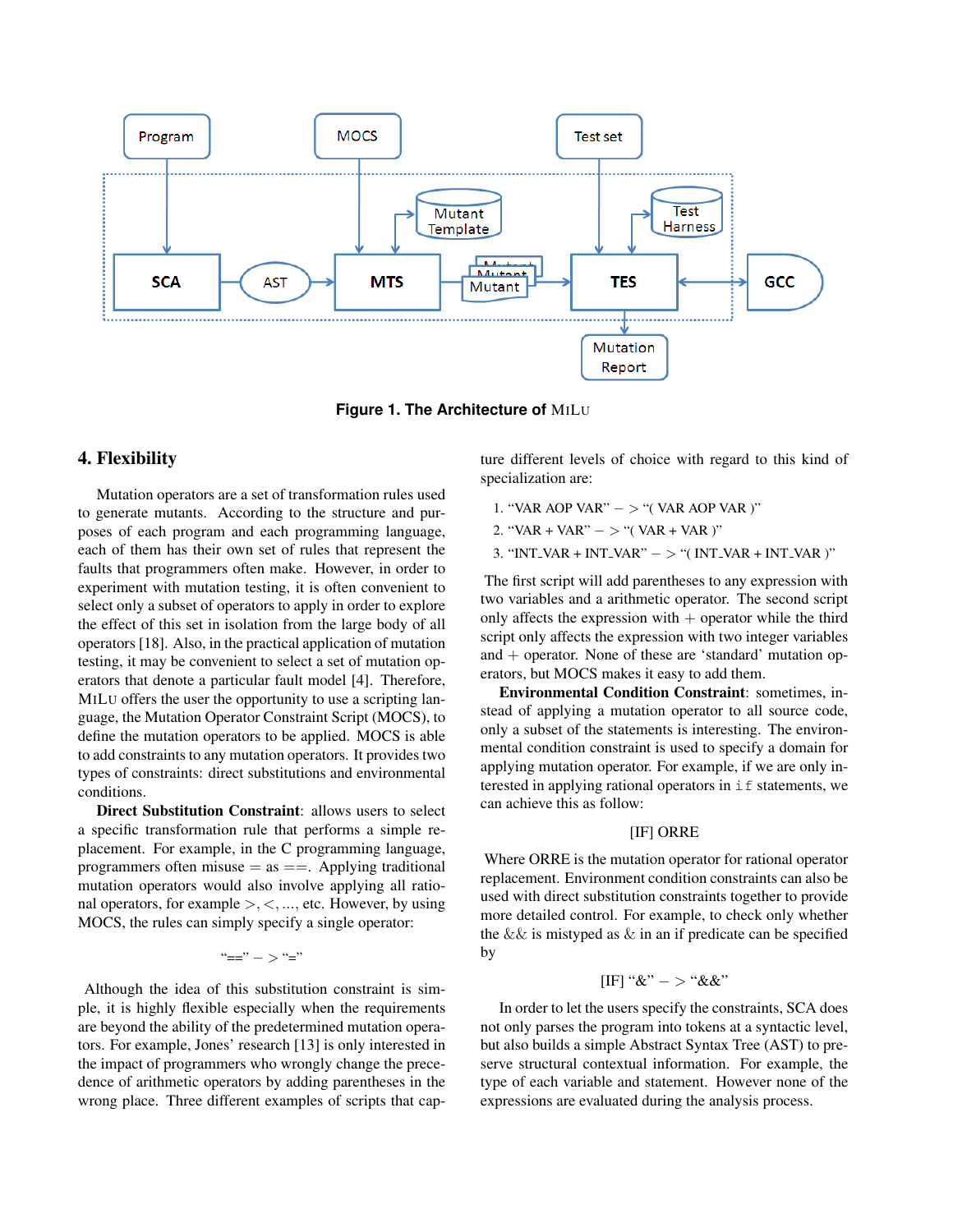## 5. Efficiency

From its inception, mutation testing has been considered expensive and so much engineering effort have concentrated upon efficiency. The interpreter-based technique is one of the optimization techniques used in first generation of mutation testing tools [14]. This technique implements a interpreter to interpret the result of a mutant from its source code directly, as shown in Figure 2. The total run time cost therefore is  $it \times n \times m$ . Where it is the interpreting time, m and n are the number of mutants and test cases respectively. This technique is efficient for small programs. However, due to the nature of interpretation, it becomes slower as the scale of programs increases.



**Figure 2. Interpreter-based Technique**

To reduce the cost of interpretation, compiler-based techniques were subsequently introduced [7]. In compiler-based techniques, the mutant source is compiled into an executable program first, then each of them will be executed by a number of test cases, as shown in Figure 3. The total run time cost is  $m(ct + rt \times n)$ , where ct is the compilation time and  $rt$  is run time for each test set. This technique is faster than the interpreter-based, technique especially for large programs, because the run time, rt, for an executable program, is faster than the interpretation time it. However, this technique also introduces an extra overhead cost ct.

The Mutant schemata approach is designed to reduce the overhead cost of the traditional compiler-based techniques [21]. Instead of compiling each mutant separately, the mutant schemata technique generates a metaprogram. Just like a "super mutant" this metaprogram can be used to represent all possible mutants, as shown in Figure 4. Therefore, to run each mutant against the test set, only this metaprogram need be compiled. As this metaprogram is a compiled program, its running speed is faster than the interpreter-based technique. The total run time is  $ct' + rt' \times n \times m$  where  $ct'$  and  $rt'$  are the compilation and run time of the metaprogram respectively. As the metaprogram is often a very large program, both  $ct'$  and  $rt'$  are slightly slower than compiling and running each mutant separately.

Most of the techniques introduced above focus on their optimization effort on reducing the compilation cost (left hand side of the figures). The reason is that in " $20<sup>th</sup>$  Century mutation testing", this property is considered to be the main cost of the total cost of mutation testing. However, in "21 $^{st}$ 

Century mutation testing tools", the bottleneck has migrated from compilation time to running cost, as explained in Figure 5. Therefore, MILU focuses on optimizing the right hand side of the figures; reducing the running cost.



**Figure 3. Compiler-based Technique**



**Figure 4. Mutant Schemata Technique**

As the run time for a compiled mutant is already very fast, it is hard to improve the efficiency by reducing the single run time. Therefore, MILU reduces the running cost by reducing the totle execution times, as there are a number of overhead costs for running each mutant as a individual program. In MILU, a test harness is created containing all test cases and the settings for running each mutant as shown in Figure 6. Each mutant is compiled into a shared library that can be dynamically invoked by a test harness. During the testing process, only the test harness need to be executed, and each mutant runs as an internal function call. Compare this approach to the more expensive option of running each mutant on each test case separately which needs an operating system call to create a new process for each test case. Each such call will involve the allocation of many resources.

## 6. Conclusion

This paper has introduced a mutation testing tool called MILU for C programs. To satisfy the different purposes from both academia and industry, MILU not only implements a full set of C mutation operators, but also provides MOCS; a flexible scripting language to allow usercustomization of mutation operators. To reduce the total cost of mutation testing, MILU introduces a novel 'test harness' technique to invoke the mutant efficiently as a shared library.